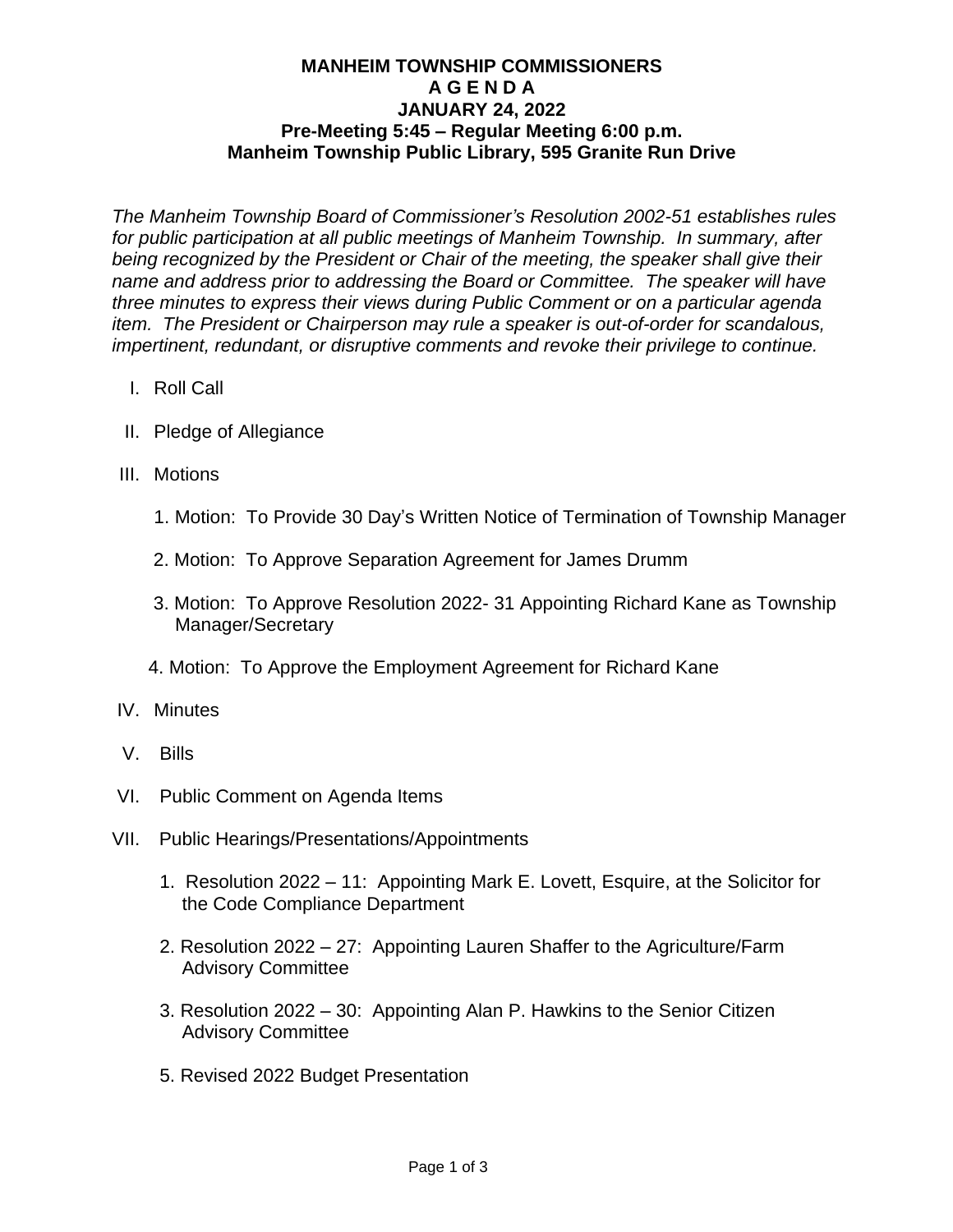## **MANHEIM TOWNSHIP COMMISSIONERS A G E N D A JANUARY 24, 2022 Pre-Meeting 5:45 – Regular Meeting 6:00 p.m. Manheim Township Public Library, 595 Granite Run Drive**

- VIII. Commissioner Liaison Reports/Announcements
	- 1. Commissioner Kauffman
	- 2. Commissioner Bear
	- 3. Commissioner Huyard
	- 4. Vice-President Morgan-Brubaker
	- 5. President DiMeo
- IX. Old Business
	- 1. Update on Transfer of Community Center Fund to a Manheim Township Public Library Fund
- X. New Business
	- A. Consent Agenda
	- B. Resolutions
		- 1. Resolution 2022 26: Agreement for Grant of Access and Linear Trail Easement Landis Valley Christian Fellowship and Landis Valley Mennonite **Cemetery**
		- 2. Resolution 2022 28: Dissolving the Boettcher House Museum Board
	- C. Ordinances
	- D. Motions/Decision
		- 1. Patriot Towing Preliminary/Final Land Development Plan, 1117 McKinley Avenue, Zoned I-2 & T-6 Overlay
		- 2. Stonehenge Estates Tract 1 Final Phase II Subdivision and Land Development Plan, Buckwalter Road, Zoned R-2 & T-1 Overlay
		- 3. Westminster Presbyterian Church Maintenance Addition Preliminary/Final Land Development plan 2151 Oregon Pike, Zoned B-1 & R-2